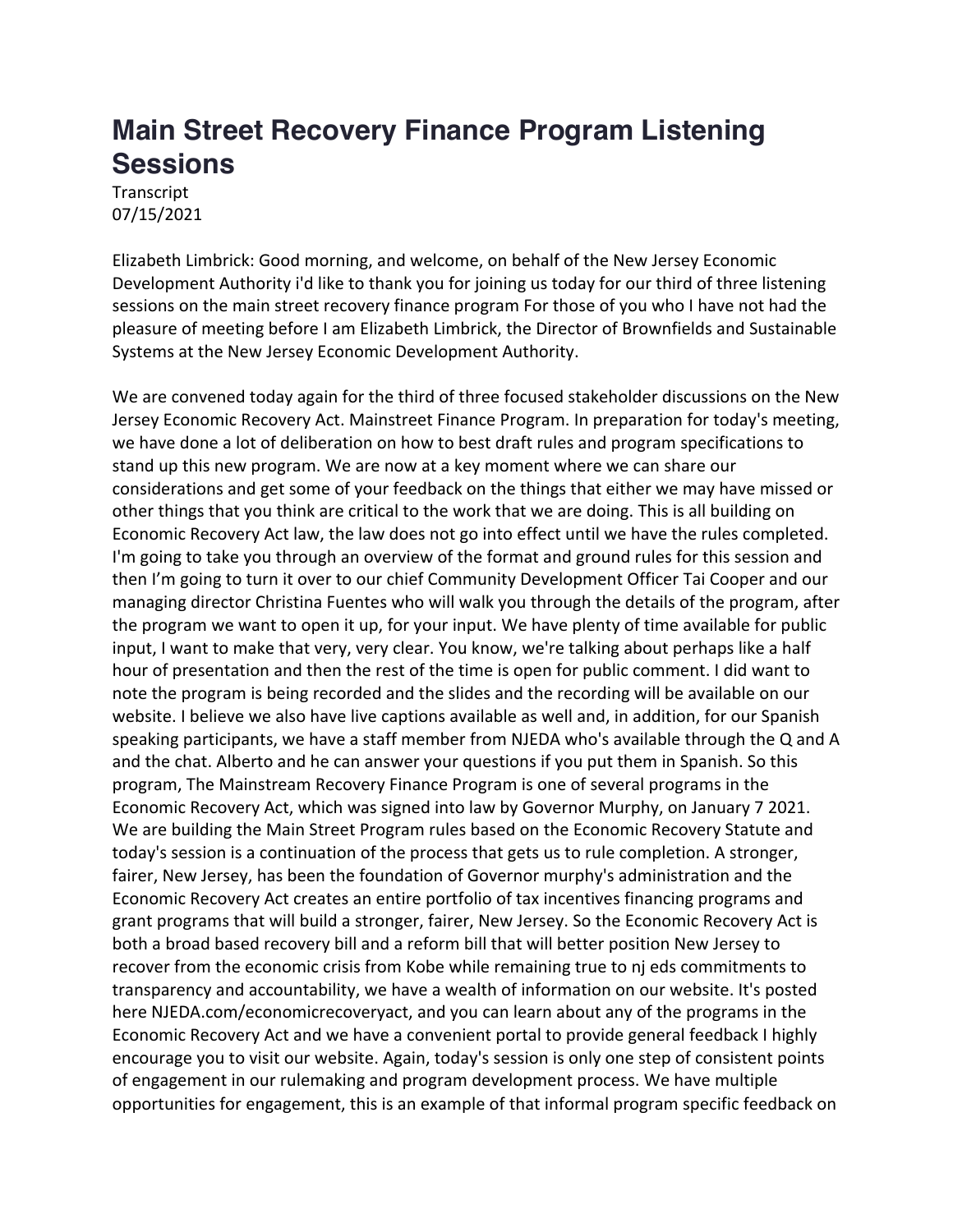Main Street. So, again we're going to take a deep dive today, looking at the attributes and definitions for the Main Street Recovery Finance Program. Again, under the leadership of Governor Murphy, and our CEO Tim Sullivan, we really are committed to transparency, equity and faithful stewardship of taxpayer dollars. And we welcome your constructive input from all New Jerseyans as we work through the process of implementing the programs under this act again. Under Governor Murphy's executive order 63, we really are deepening and strengthening. Our effort to engage with stakeholders and the community at large we're providing multiple opportunities for groups and stakeholders to provide that meaningful input and to engage with us in crafting the rules and standing up the Main Street Recovery Program. Public feedback policy, so we will be accepting verbal input after our speakers have presented. But we want to wait till they're finished, so what we're going to ask you to do to provide your input, please use the raise hand function, which I believe you can find if you click on the… Is it the participants or the chat at the bottom? The raise hand… under more so the three little dots at the bottom. If you click on that you will see the raise hand function down there, so please use that we're going to call on each person with their hand raised in the order that they raised their hand, we will unmute your microphone and then you can make your statement, in order to ensure that we do have time for everyone's voice to be heard, you will have three minutes to speak.

Please keep your comments to matters pertaining to the economic recovery act and the Main Street Program or the draft rules each member of the public will have one opportunity to provide comments. If we have time at the end, and someone wants to provide additional comments we're happy to provide that opportunity for additional remarks. Again, this is a chance for you to speak about the Economic Recovery Act, the Main Street Recovery Program or the draft rules, this is a listening session and we're asking speakers to limit any responses to clarifications on that we ask that all speakers and members of the public, provide their remarks in a civil manner. And I just again wanted to reinforce that we are recording this meeting, and we want you to be aware that the recording is actually begun, if you speak on the record it's your consent that you're being recorded and members of the public that are unable to participate live will have the opportunity to review this recording and provide comment, and with that now it is my pleasure to introduce our chief Community Development Officer Tai Cooper.

Tai Cooper: Thank you so much Elizabeth and really great overview that's a lot of information, and I would just say thank you everybody for joining us today you're spending your Thursday morning with us that's great. We're really looking forward to sharing your input and feedback on the Main Street Recovery Finance Program as we begin the long process of recovering from Covid-19 pandemic. The resources his program makes available to small businesses will be vital to ensuring a strong and equitable recovery. Today listening session will help us make sure this program addresses your needs and the most effective and efficient way. You're going to continually hear, this is about you, today's to answer all of your questions so again take the time to listen, take the time to ask, as many questions as you have.

And I will just say this Governor Murphy has been phenomenal since he took office he's been dedicated to building a stronger fair New Jersey economy that works for all New Jerseyans.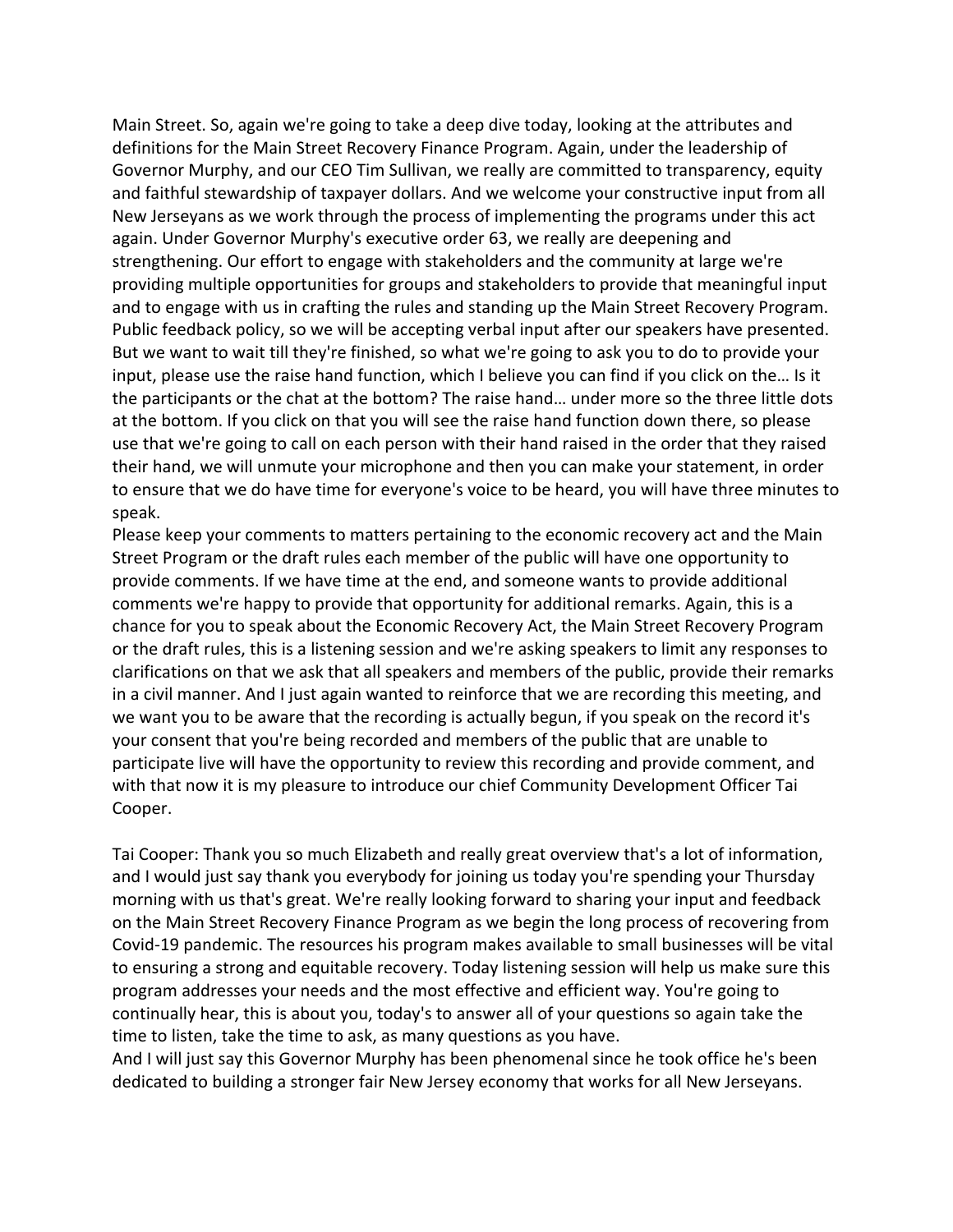The New Jersey Economic Recovery Act phase and new package of programs designed to keep our state moving towards this goal. In addition to this program the ERA also includes tax credits to incentivize job creation, new construction revitalization of brownfields and historic, which Elizabeth loves, financial resources for small businesses, support from supermarkets and healthy food retailers and food desert communities, new funding opportunities for early stage companies in New Jersey, and support for the growing film and digital media industry.

One of the governor's top priorities is supporting small businesses in Main Street throughout the state throughout the Covid-19 pandemic I'm so proud of the work that NJEDA has done to provide hundreds of millions of dollars in religion, more than 75,000 small businesses throughout the state. This is, in conjunction with other state agencies, including NJRA DCA and HMFA as well.

Now, as we begin to recover from the worst of the pandemic, we're shifting our focus to achieving a stronger fairer recovery. The Main Street Recovery Finance Program is a key component of these recovery efforts that will provide \$100 million dollar and grants and loans to small and micro businesses. The program will also help develop pilot programs that will provide loans to other micro business lenders like CDFI's and minority deposit institutions increasing their lending capacity, support and more New Jersey micro businesses. In line with governor Murphy, and the NJEDA's commitment to transparency and public engagement, we are proud to share with you today, the draft rules for the program and receive your input. As small business owners you guys know what resources, you need you know what you need you know what you're looking for and we are really looking forward to hearing from you, we know that your inputs, going to be invaluable and we're excited about the positive impacts for this program. I am pleased to turn it over now to my colleague Christina Fuentes the Managing Director of Community development, Christina.

Christina Fuentes: Thank you Tai, just there we go.

Okay, great and good morning everyone so as stated before going to discuss the Main Street Recovery Program which is established in the ERA and provides \$100 million appropriation to allow EDA to create a fund to then use products essentially that will be utilized under the fund the products can consist of grants to small businesses, which would be defined by SBA. To support renovations improvements lease payments also purchasing installation of equipment at that would be incorporated under ff&e.

I would also support loans to micro businesses as well too and. It would offer low cost financing to what we would define as a micro business to be 10 full time employees or less that also make less than 1.5 million in revenue during the current year. And then it's also going to allow products for our resource partners and other eligible lenders, which would be classified in supporting loans and grants, they would have to have a 10 year experience and background of supporting micro businesses and providing resources, especially like technical assistance and the entities that would fall under as eligible lenders would essentially be the Community development financial institutions, otherwise known as CDFI's, minority depository institutions,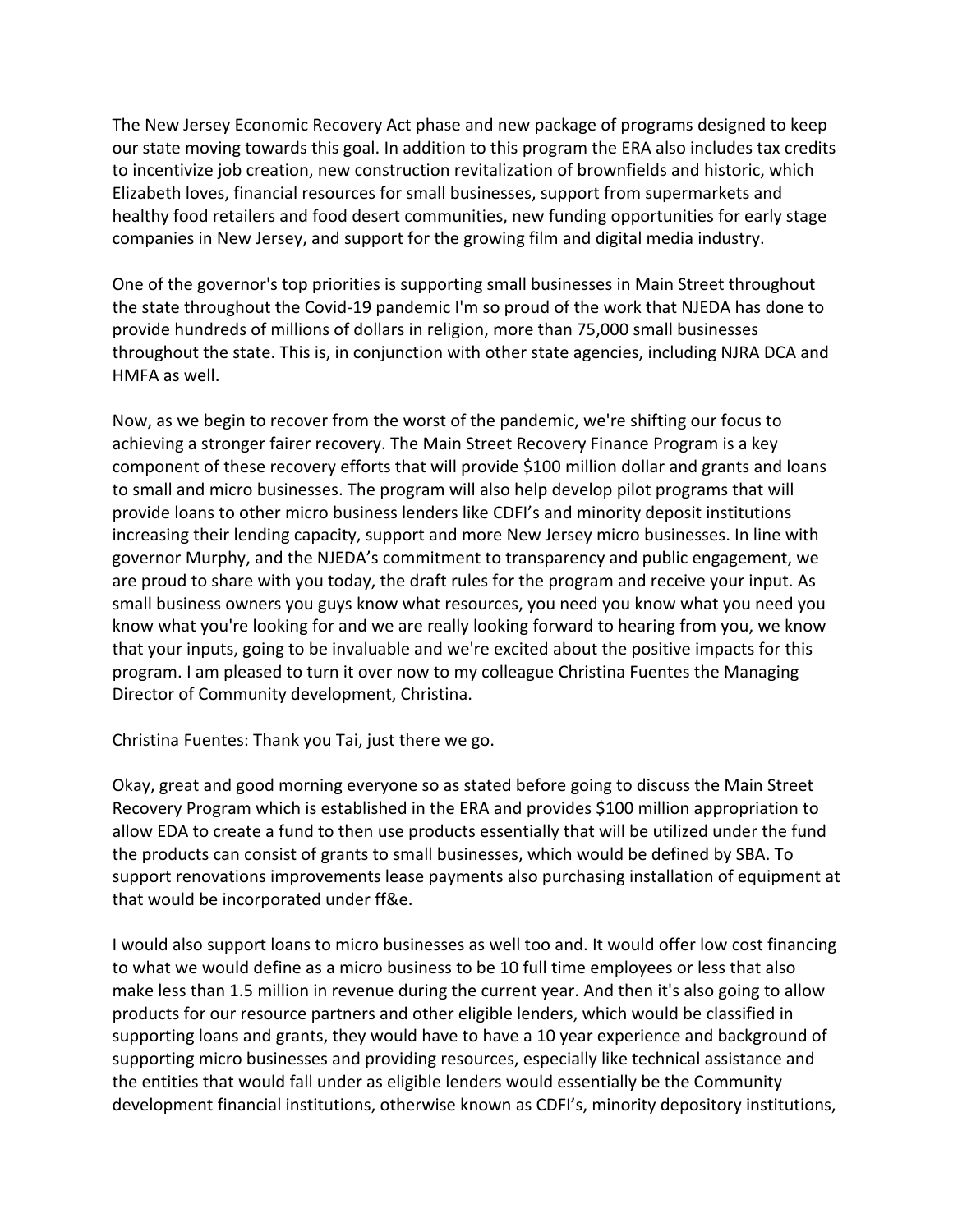zone development corporation's in cities, with a population of 100,000 or more and Community development corporations and there's also supposed to be economic development corporations and they're there but it's missing slide so next slide please.

The two initial products that are going to be created, are going to be two grants. The first one, will be a Small Business Lease Grant which will provide funding to support lease payments or a business that's going into new space or potentially adding new space as well. And then the second grant will be for Small Business Improvement grant which will be a reimbursement to a business owner who may have taken on additional costs to make improvements in to their interior exterior space or had to potentially make a new purchase of equipment furniture fixtures as well too and install those as well next slide.

The Small Business Lease Grant will essentially have a 40% set aside for opportunities zone eligible census tracts. But essentially would be a grant to support a business that's going into new space, the least can be executed 12 months prior to the application date in order to be eligible. And then the grant essentially would be two disbursements first that approval, they would receive 20% of their annual lease payments and then 12 months later, they can receive a second grant which again would be 20% of annual these payments as well to. This would be limited to one application per location, there would be \$100 approval fee do add the EDA approval and then to receive your grant agreement and then you would have to execute your grant agreement, from that point.

Some eligibility requirements around this program as per the Statute, you would have to meet the SBA definition of a small business and that's determined by your next coach. You would provide a current tax clearance certificate, but you also have to be in good standing with the state and department of Labor department of environmental protection and not be in default of any other state assistance or EDA assistance as well to at time of application, you would certify that you're going understanding going into the minimum wage requirements under the Statute, and that would be essentially having to pay greater \$15 an hour or 120% of minimum wage requirements. If the business has tipped employees, then they just have to meet the requirement of 120% of minimum wage requirements. This would be for the term of the lease as well, which would be a memo have at least five years, so the compliance period would be for five years. And you would have to commit to remaining at that space for at least five years as well, too, and the programs open to nonprofits and commercial businesses as well. The lease essentially would have to be 500 to 10,000 square feet of office or retail, which would encompass all commercial space at least. The 10,000 square feet is you know if it's over that the 10,000 square feet it's still eligible it doesn't you know preclude you from the program but we're only going to incentivize up to 10,000 square feet. It would have to be a new lease an amendment or an extension under the amendments or extensions, you would have to add at least 500 square feet price compared to your prior space as well to.

The lease would also have to incorporate first floor street level space, if you have space above it. On a second floor or basement that's still eligible to be included it doesn't preclude you from the program at all, either. And again, it would have to be a minimum of a fire lease term to the lease also has to be a market rate lease. We want to make sure that you know it has to be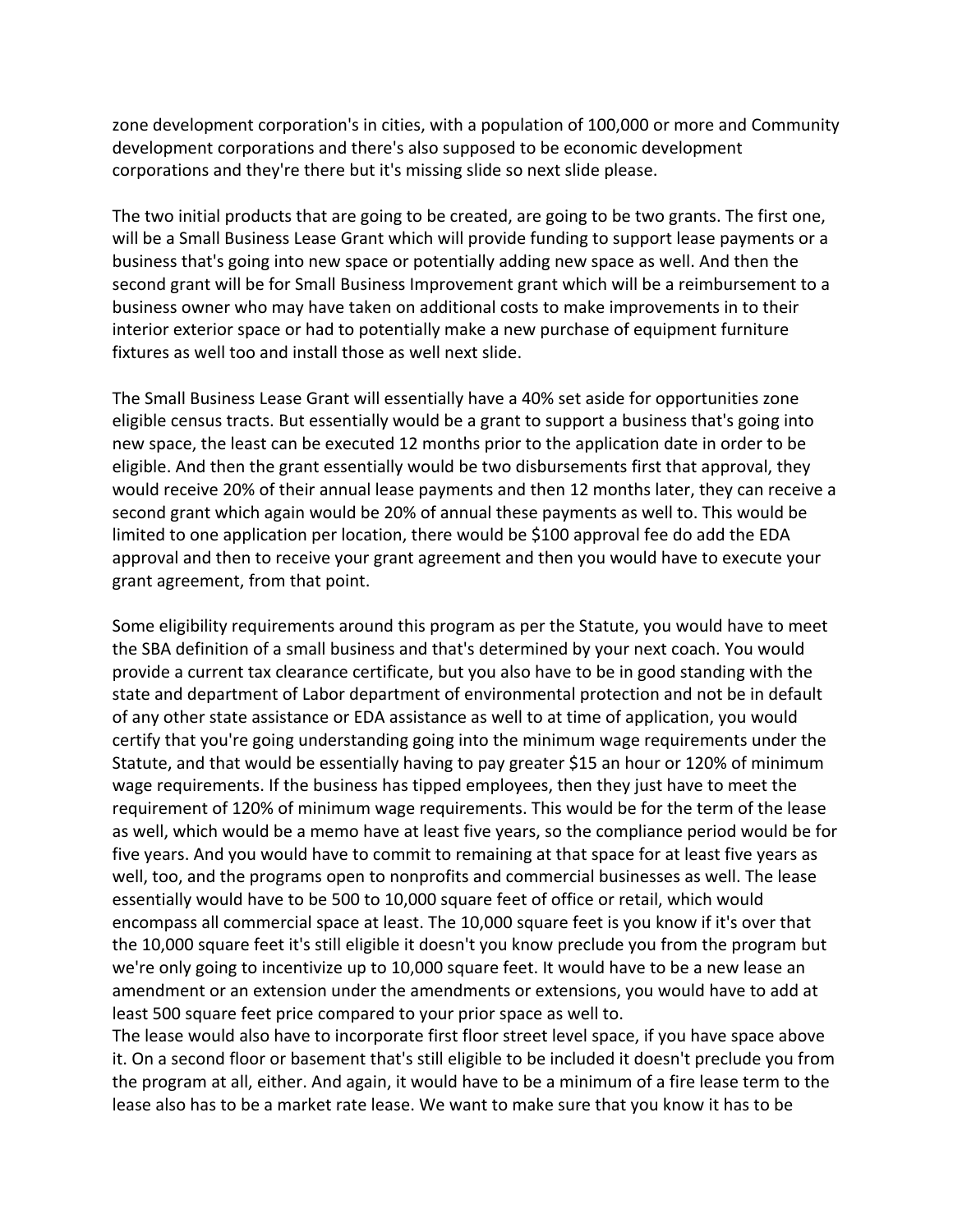comparable to other listings in your area and we wouldn't want to incentivize a landlord for overcharging their tenants, and the lease can be executed 12 months prior to the application date as well too.

Some exclusions around the program essentially you cannot terminate your lease or opt out the lease just to pursue an incentive for the same square footage as well, so we want to make sure that this is for businesses that are going into a new space or expanding their space. You would, if you are falling into the category of where you received a Small Business Lease Assistance Program and that was after March 9 of 2020 you can opt out to pursue this if you would like.

If you default on your lease payments or you leave the space for some reason you would no longer be eligible, but you would also have to repay any funding that was already provided to you.

High tech and business incubator members and nonprofit facilities would not be eligible to qualify for this incentive, but the operators of incubators would be eligible for this and the landlord cannot have any ownership interest in the tenant as well.

So the next grant would be the Small Business Improvement Grant again, we would have a 40% set aside for opportunity zone eligible census tracks under this grant program we will be providing up to 50% reimbursement which would be a grant and that would be up to \$50,000 as well too so we'll be reimbursing project pulse, with a maximum ward of 50,000. And that can go towards any type of Interior exterior renovations and again purchasing installation of FFE as well, and the minimum project costs would have to be at least 5000.

We would expect, there will be one application per EIN is this EIN has multiple locations, you can incorporate multiple locations in your application, but it's also important that the applicant would incorporate renovations and purchases of equipment as well in one application again, it would be approval fee of \$100 at time of approval, and in order to execute the grant agreement and receive funds the applicant must meet the SBA definition of a small business, again according to their next code, they would have to rent or own and operate a commercial business. They would have to be in good standing with the state demonstrated, they have a current tax clearance certificate.

Being in good standing with department of Labor and environmental protection as well, and not be in default up other state assistance.

At time of application, they would have to certify to the wage requirements as well, similar to the least grant it would still be greater \$15 now or 120% minimum wage requirements and tipped employees would be only the 120% of minimum wage requirements nonprofits and commercial businesses would be eligible for this program as well. Some project eligibility requirements around this is again, it would just be a reimbursement of an interior exterior building improvements and for specific purchases around or installing furniture fixtures and equipment home based businesses can qualify for this, but only in regards to FF and E we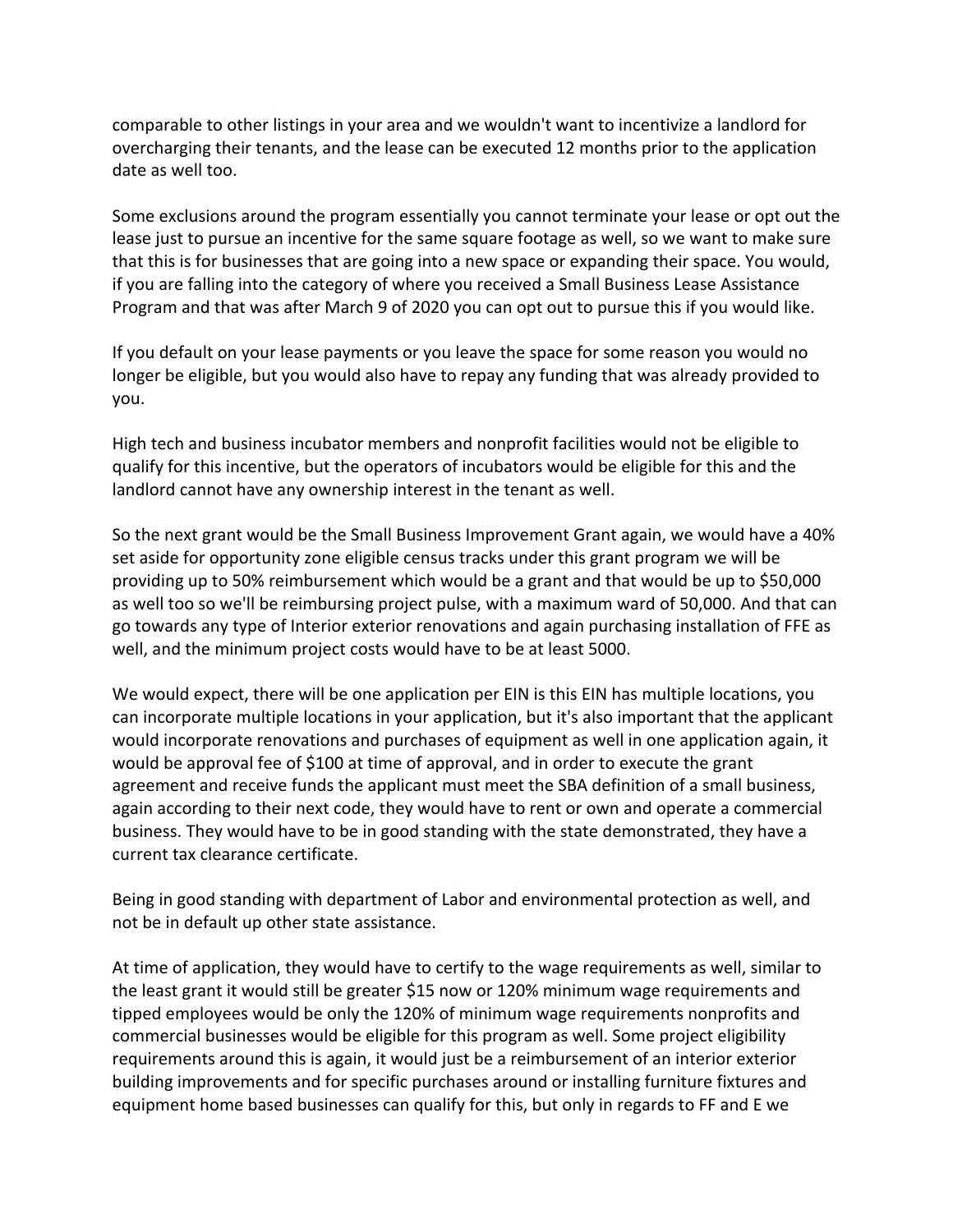wouldn't allow any type of home improvements to be eligible into this program. Work has to be completed order after March 9 2020 but no more than two years prior to the application date, and they would have applicants are going to have to provide documentation that the work was completed through invoices statements payments are canceled checks as well too.

And again, the project costs have to be at least 5000 and the applicant be responsible for any type of permits or zoning approvals that may be needed in order to get the project completed to move forward. Projects over \$50,000 are subjected to green building standards as well, related to any type of Interior exterior lighting or mechanical work that can include an HVAC system. And if the applicant's leasing space and it's not being incorporated in their lease that they would have permission to make these improvements, then we would need a specific permission from the landlord just through an email or letters saying that you have that permission in regards to someone who's using a contractor that has four or more employees, they would have to be in order to meet affirmative action requirements they have to fill out to forums, essentially, that would be part of their application next slide.

So some requirements that are affected into the Statute that we have to basically incorporate into these programs are the wage requirements as a highway previously. So that's again with certifying application and during the compliance period of these grant agreements, the applicant is essentially saying that they would pay their employees the greater of \$15 an hour or 120% minimum wage again for tipped employees it's just 120% of minimum wage. We would, essentially, do the compliance period annually, we collect data through a wr30, a payroll report, or depending on the business setup there could be other documentation, we would love to support that information as well too. Also complying with green building standards there would be essentially form that you would have to work with your contractors through and then it's ensuring that any type of lighting and mechanical improvements would fit that standard as well for green building. Affirmative action as well too the contractor would essentially fill out two forums to be able to be part of the application and move forward as well too. For the commitments associated to this and the compliance period, the Small Business Lease Grant would be the minimum term of the lease, which was the five years. And then, for the Small Business Improvement Grant for any grant that's under 25,000 it's a two-year compliance per the grant agreement and for 25,000 and more, it would be a requirement of four years per the grant agreements well too. So we also have the ability to also do additional pilots under this program utilizing this fund so with that we will essentially be doing additional micro business loan to which offers attractive financing terms to micro businesses the waste requirements would not be applicable for any of the loan programs for the Statute. So this wouldn't have this would be more towards operating expenses and costs but wouldn't have the wage requirements be there. And then we would also be providing resources to micro business lenders to provide additional support to micro businesses too. So, this would be again access to capital, a very attractive terms, but we would look to our partners like our CDFI's, minorities depository institutions, zone development corps and EDC's nonprofit lenders with that 10 years of minimum lending experience to be able to provide them funding. And then they can return provide access to capital to businesses on the local level, but also provide technical assistance as well too. And the technical assistance essentially will allow the business owner to be able to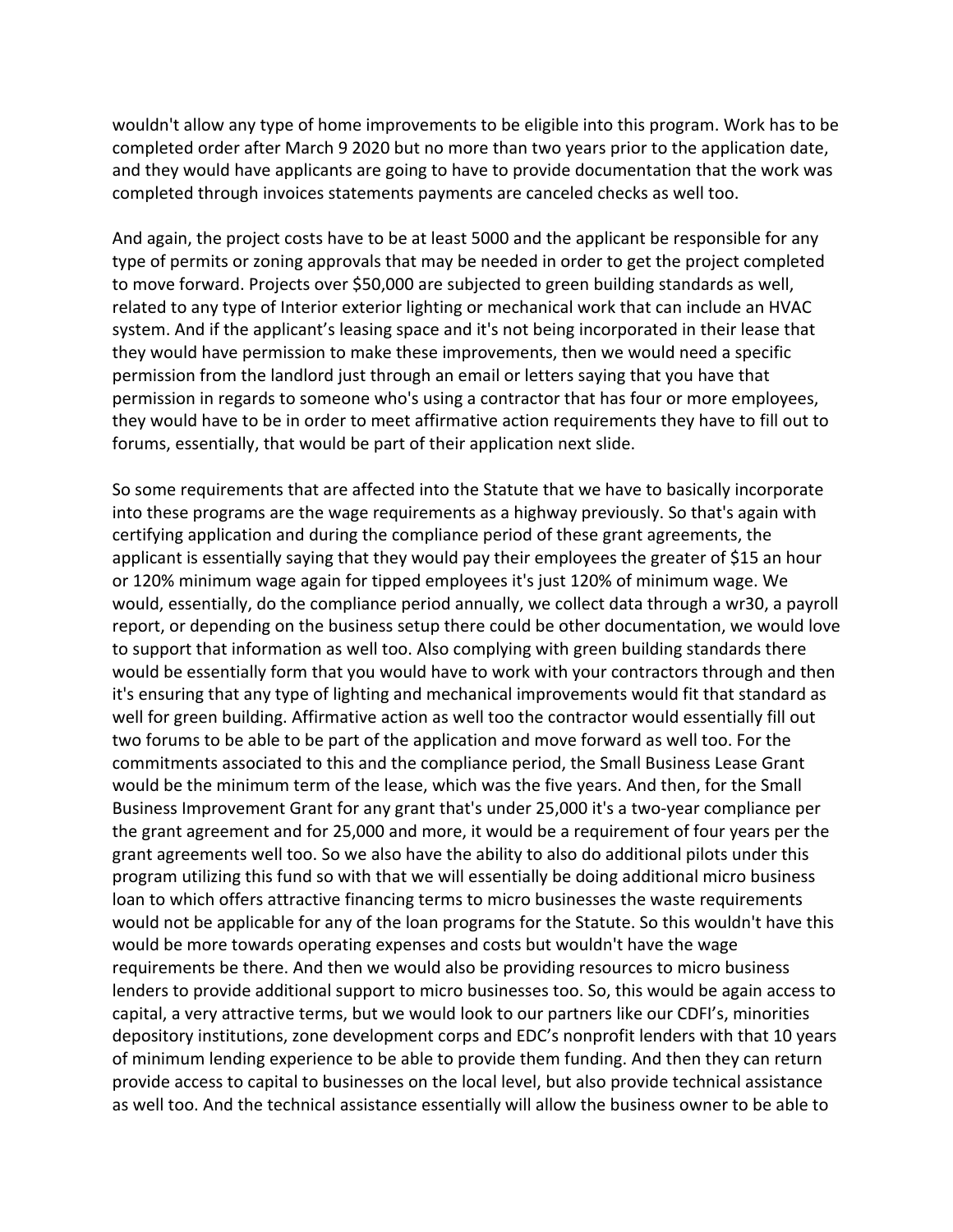access the capital more effectively, so if they have a ding on their credit report. They can use credit repair services or if they need a business plan or provide projections, they can be able to utilize the technical assistance that these entities would offer so that's the last slide and I will kick it back over to Elizabeth Thank you.

Elizabeth Limbrick: Thank you Christina and Tai Cooper as well, this is such an exciting program this is going to be a huge boost for New Jersey small businesses, this is really great information you have obviously put a lot of thought and intentionality into drafting these rules, we are now intentionally creating space for engagement so we're going to turn it over to the public it's your turn to give us your input we're hoping for a very engaging session so. Prior to opening it for the public feedback, I just want to remind everyone of our policy again, please use that raise hand function which you can find on my screen it's at the bottom under the three dots that say more. And I will call on each person with their hand raised in the order that it was raised, we will unmute your microphone and then you can make your statement. In order to ensure again that everyone's voice can be heard we're going to have limit of three minutes to speak, you can see, the three minute timer up here, we're going to ask that you keep your comments to matters pertaining again to the Economic Recovery Act and the main street recovery finance program and the draft rules. Each member is going to have the public is going to have one opportunity to provide comments and if, at the end, we still have additional time. And somebody wants to provide additional comments we're happy to provide that opportunity at that time.

This is a listening session, and so we are asking our speakers to really address more any responses or clarifications from the rules that we were presenting earlier, and then we asked all speakers and members of the public to provide the remarks in a civil manner. So, again I'm going to call on those that have their hands raised once I call on you, we will unmute your microphone please share your input if there are any folks who have dialed in will give an opportunity for you to unmute yourself and provide verbal comments as well. And just a reminder, as you can see in the chat that yes, this will be posted so with that I see, we do have some attendees with their hands up so The first one is Angela Reynolds. Please unmute yourself.

Angela Reynolds: Hello hi um I'm just wondering what the application dates when they begin and where we can… is there an application that we can review to get our documents together.

Christina Fuentes: Yes, so I just will highlight the process, so this is we're just getting feedback around the rules and regulations, right now, and then we have to go to board to get approval for the programs so, then they can be created and established and then from that point we will launch the applications. So similar to how we're doing these panels and outreach we will be doing that around the application process as well too. But it would be on our website as well, we will also have a checklist provided for the applicants, so they can understand prepare ahead of time as well to. Just you know because there's certain requirements for forums and we want to make sure everybody has that ahead of time So yes, there will that's more to come, essentially, this is just really step one and then, once we get after Board will be launching the actual two grants.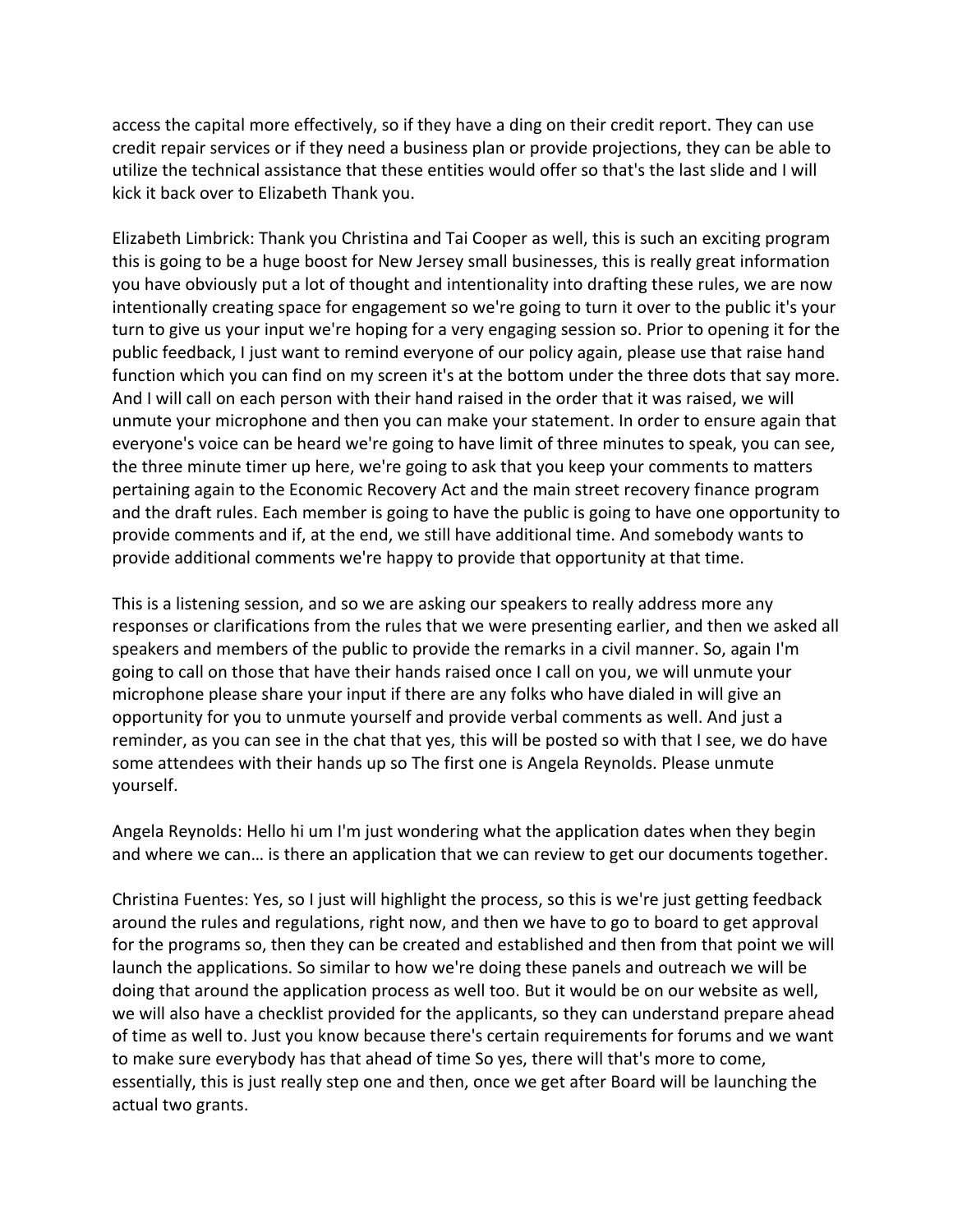Angela Reynolds: Okay, great Thank you.

Elizabeth Limbrick: I see our next hand raised is Mr Herman Lee. Please unmute yourself and make your comment.

I think you're still muted, if you unmute. Yes, that's it.

Mr. Herman Lee: Okay Good morning, thank you for having me today I'm really, really excited about this program my question to you is in reference to the grant can you use this grant to start to build something from the ground up.

Christina Fuentes: In regards to the improvement grant is that what you're talking about or?

Mr. Herman Lee: OK, so the thing is I own ceramic dynamics and I was interested in actually building a garage with office space or does it have to be something that's leased

Christina Fuentes: um so it's the the grants are essentially like two different scenarios, so if you're looking to build something from ground up and add additional space, you can do that, but it's a reimbursement right so after it's built and you would file an application to say I've done this, you provide the documentation. And then you're reimbursed 50% of your costs and the maximum award would be 50,000, yeah um but if you're looking to lease space and then also. For everyone who's listening, you can tap into both of these grants as well too so you're eligible for the lease and the improvement, so if you leave space, and you have to make improvements to that space, you can qualify for both grants. So it's really what's going to be the best fit for you as a business owner, if you want to lease you can apply for this grant as well, too, but that would be going into new space it's available statewide. You would just identify where that location would be and again at approval, you get the 20% of your annual lease payments, then 12 months later, you would get another grant for 20% of your annual lease payments. And you can be an early stage business there's no time restriction around you know you have to be operating for at least a certain period either

Herman Lee: Okay, thank you.

Elizabeth Limbrick: Thank you for that I see our next question is from the director in Flemington. Please unmute yourself.

director@flemingtoncp.com: Thank you so much can can you hear me okay.

Elizabeth Limbrick: Yes, um I.

director@flemingtoncp.com: I let's see hold on one sec, I think I can actually. Well, maybe I can't change my video but it's Robin lapidus I am the executive director and the Borough of Flemington and for us, we, we do have a number of store front retail properties that are actually less than 500 square feet, I know that sounds teeny tiny, but we do have several and I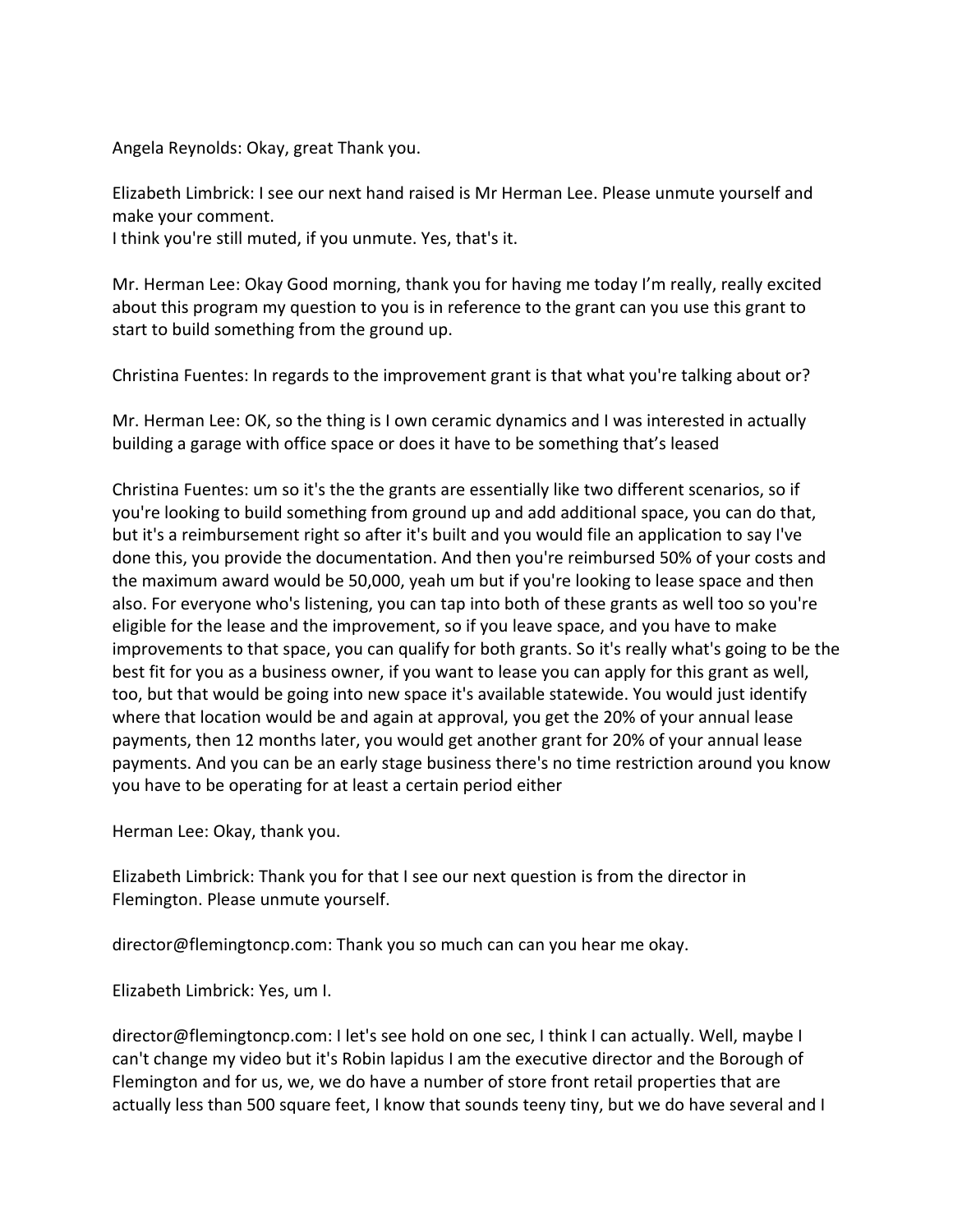just wonder if that's you know, a possibility that you might be able to just go a tiny bit smaller in terms of square footage that that's just one point, the next question I have is for us a lot of our inability to match properties with businesses that are looking to lease or rent or even buy has to do with the condition of the buildings that you know their electrical might not be up to scale or the building needs many renovations, so can a landlord get a get a grant to improve their property to find to meet more tenants that are looking for spaces and because I think it would be a lot for a tenant to take a space and want to and take the space, knowing that it needs electrical improvements or kitchen improvements or mold and have to be able to do that work before moving in so that's really the root of my question.

Christina Fuentes: yeah that's so fully loaded statement um I do recommend to and just like for all the participants that are on here today to provide feedback, if necessary, too. So if it if the rules you know, are not incorporating something that you would like, please use that feedback that's on the website that's going to be on the next slide essentially to input that feedback in regards to the landlord being eligible it's going to really depend on how they're established and set up this is really the grants are intended for business owners. To go into these spaces to be able to kind of support the business and in you know when it comes to the lease grant that's an operating support. But if it's for the business owner to go in and make those additional improvements as well, but if you lease our own you would be eligible, but it's not the program intention was not really for landlords looking to make improvements. And again, it depends, sometimes in these scenarios of how a landlord is set up as a real estate holding company or if they're not holding company, so it just created more complex situation.

director@flemingtoncp.com: Thank you.

Christina Fuentes: um, can I ask a question, though, because Robin what is the square footage in Flemington that.

director@flemingtoncp.com: We we've had a couple of businesses that are you know, maybe 300 square feet, they may you know it's a building that got subdivided and you know, we had a Polish Deli that was awesome and she probably was in less than 300 square feet. You know who who really operated beautifully in a small space for to go business, so we just have a few smaller spaces that are 500.

Christina Fuentes: Okay, thank you.

Elizabeth Limbrick: So I think we're getting some really good engagement here, I really do appreciate the comments and the feedback. I see we have at least one more question, right now, one more hand raised, but I encourage anyone else who does have questions to please take a moment to raise their hand the next hand raised is Susan Hopkins Susan please make your comment.

Susan Hopkins: hi this is Sue Hopkins Hamilton township Atlantic County we've got a bunch of small shops very much like the other town that was mentioned earlier list of 500 square feet. In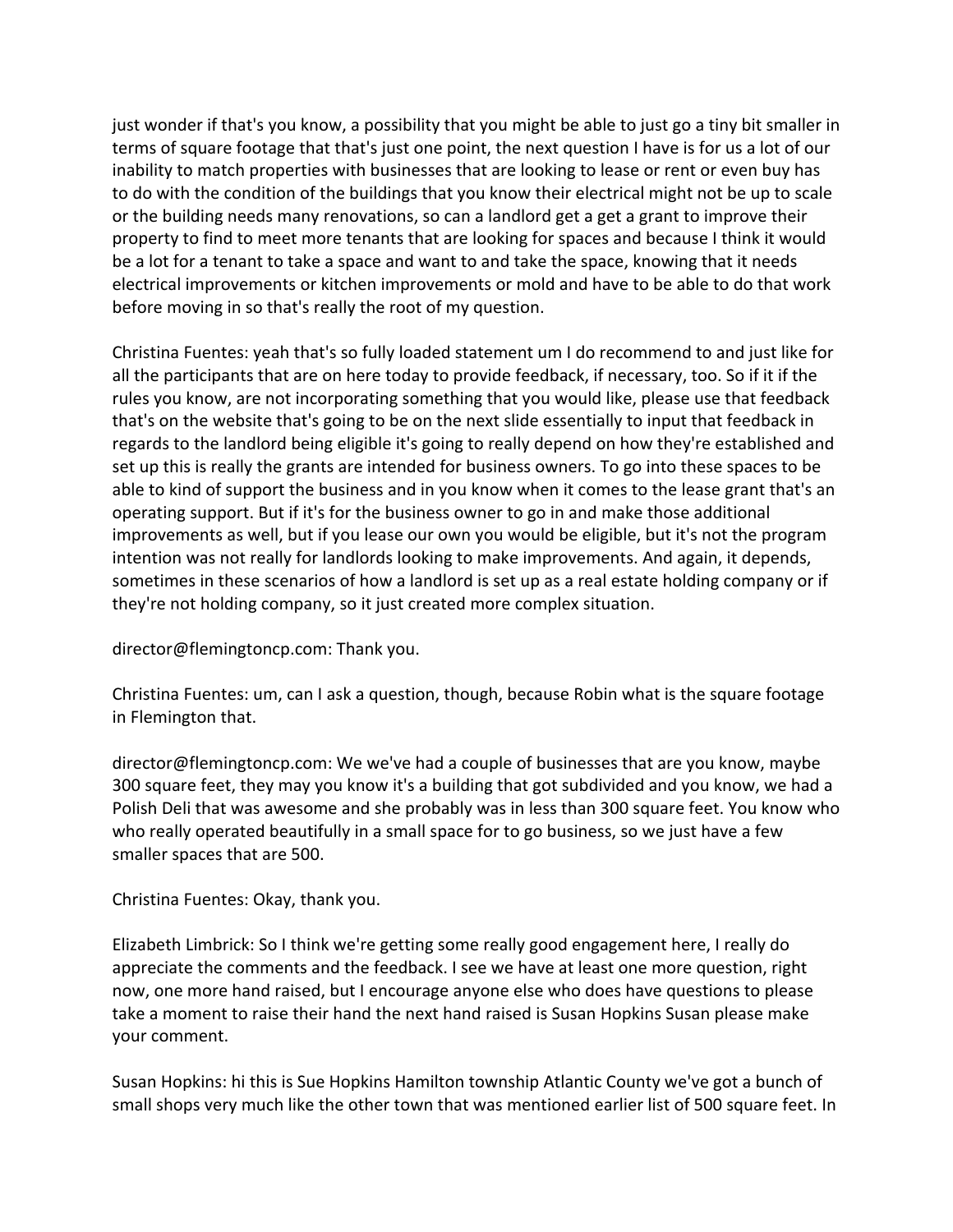frontal space my question would be could two or three shops band together if they if they're less than 500 requirement space frontage good to have the band together for a grant or loan.

Christina Fuentes: um it's so that's that's going to I mean definitely it creates a situation with who's going to be receiving the funds so it's typically the entity that would be applying and the space that they're in, and it would create a very complex situation to be able to monitor compliance and employees associated to the space as well too. So that would not be something and then even for loans as well too because there's personal guarantees established that would be tied to the lending so it'd be hard to track and monitor those.

Elizabeth Limbrick: Thank you for that. Before we go to our next question from those on the webinar I did want to give just a brief opportunity in case there was anybody who had only called in and didn't have the ability to raise their hand to make a comment now so if you are on a phone line and you called in and didn't have the opportunity, please unmute yourself now and we'll take your comment and I'll pause for a moment. Okay I'm not seeing anyone on the phone line so our next comment is from Sandra Rojas Sandra please make your comment.

Sandra Rojas: yes hi. I listen to, I am in the NTP Colombian district in Elizabeth New Jersey and we are an urban enterprise zone now do we apply as micro businesses or do we apply as small businesses, because this is our, you know this is what's going on with the Latino community and right here, we have 36 businesses right now we all applied and it's only like three blocks long now, when we apply for this we don't have a lot of employees, most of us have like one maybe two employees are we still allowed to apply for this and for the full amount.

Christina Fuentes: So there's not a different classification, whether your micro or small, but you have to meet, essentially, if you would be a micro depending upon your code would define the requirements under SBA so for the grants it's an SBA established definition under the Statute. However, for loans it's for micro businesses, so the 10 full time employees or less and less than 1.5 million so it's really it depends on what product that we would put out there and what you would pursue so for the grants though it's again SBA definition so and then it would define you know the uses of what you're looking to do if you only have one employee, though you're you would be certifying at time of application that okay for these employees, I would be opting into paying these minimum wage requirements. But it's around the uses of it right if you're going into new space, you can buy to the Small Business Lease Grant. If you're making improvements or had to buy equipment and you may have done that, since March 9 of 2020 you would be eligible to get actually reimbursed for that. But just going forward, you would be committing to providing a more fair and equitable wage to your actual employees going forward so it's a little bit I think you may be talking about our covid grants which are more you know the phases that we've had which were using federal dollars and really supporting for based upon number of employees determined what bucket you essentially went into. These are completely separate they're not relief, and this is not federal funding we're utilizing, this is a state of procreation so there's no demonstration of need a 25% impact anything like that so it's a they're just different.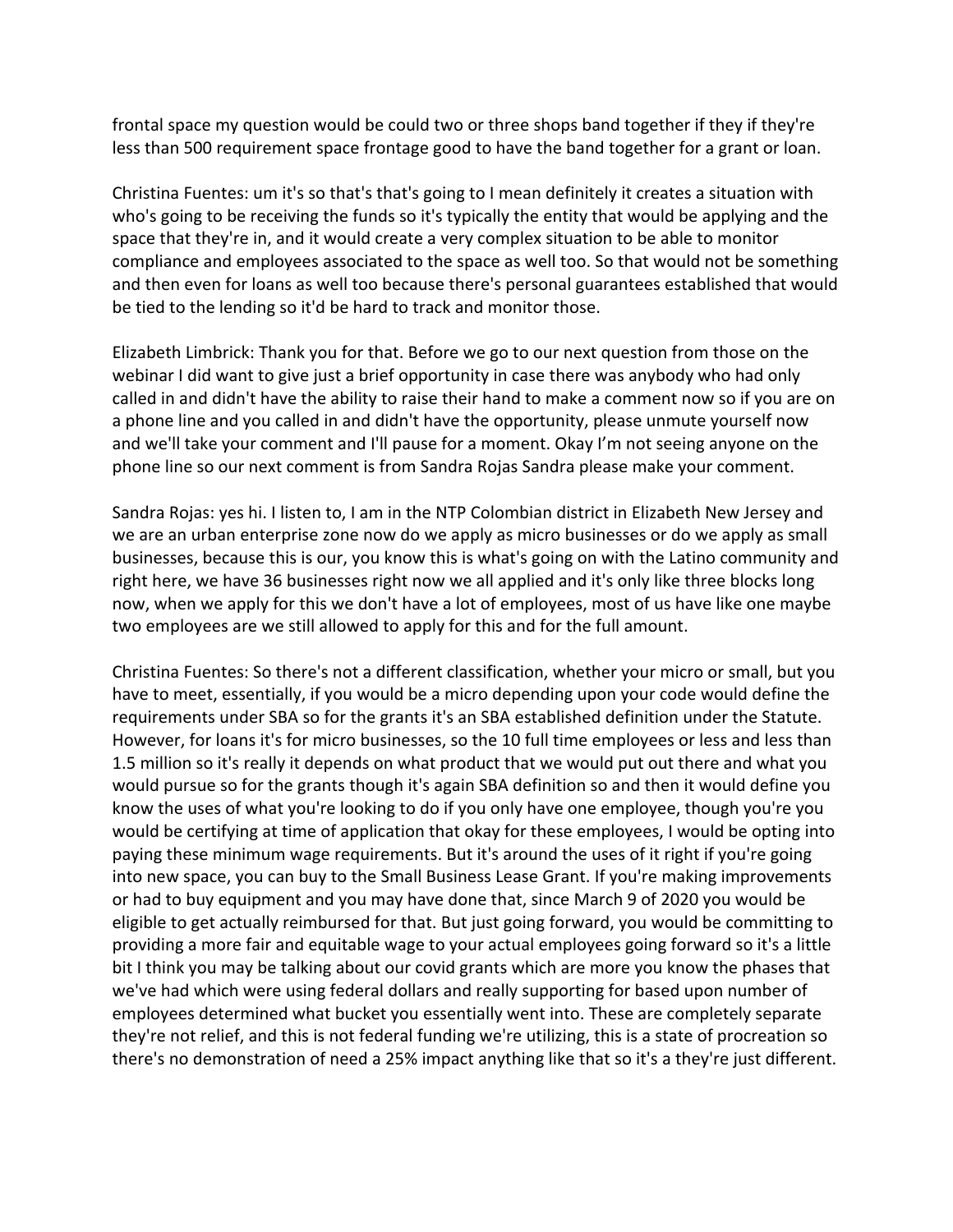Elizabeth Limbrick: I don't know, maybe one of our colleagues who are staffing the chat function in the area if they could put in a link to more information, perhaps about the Covid grants that Christina just mentioned in case that people were interested in learning more about that, I do see we have two more hands up and I'm going to actually go Robin and pause for a second on Robin because we did say that we wanted to give everybody one opportunity first and then we would go back for folks who had additional comments and since Robin already spoke once we're going to go to Maryam Sarhan, Maryam please ask a question or make your statement.

Maryam Sarhan: Yes, thank you Elizabeth my name is Maryam. I have a family business in Atlantic county and I had just a few clarifying questions which I could then use to give some feedback my first question was could could someone who's applying be a sole proprietor of the business and not have any employees and still be eligible for a grant

## Christina Fuentes: Yes

Maryam Sarhan: Okay, so that's a yes wonderful and then the second part is for in terms of the improvements, is it only limited to the interior and exterior could it be things that are more foundational to the building like you guys mentioned the fixtures and furniture and things of that nature and then you also mentioned HVAc systems anything beyond that or is that, where it's limited to.

Christina Fuentes: that's pretty full encompassing I don't know what you would think of like what's your example that didn't get incorporated into that.

Maryam Sarhan: Okay i'm just thinking of it could be some something like that was mentioned earlier if there's a plumbing issue and electrical issue yes there's.

Christina Fuentes: You know and yeah it's all the work. All the work and improvements that would have to be make under renovation or improvement.

Maryam Sarhan: Okay, and that would be that would be both for the person leasing and the business owner both would be able to to make those improvements Christina Fuentes: yep

Maryam Sarhan: Okay, and then you also mentioned that one entity could also apply for both they don't have to choose either one if they're eligible they could apply for both at the same time.

Christina Fuentes: Yes, yeah. Maryam Sarhan: Thank you.

Christina Fuentes: yeah you're welcome.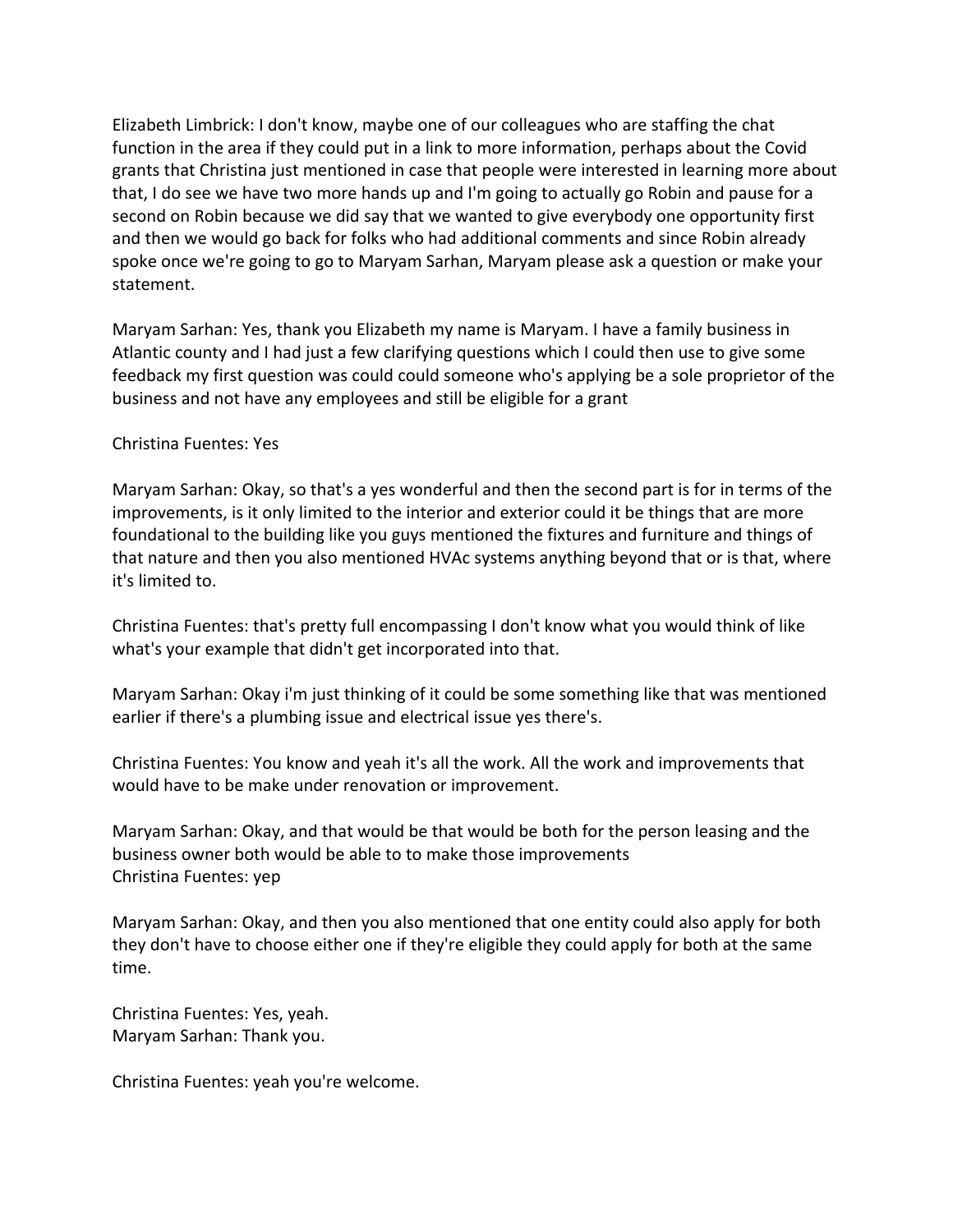Elizabeth Limbrick: Okay, so at this time I don't see any new hands raised but Robin lapidus. In Flemington I see you have another comment or question, please go ahead and unmute and make your statement.

director@flemingtoncp.com: Thank you, sorry to be the question asker, but I do want to ask about staffing and the woman who just spoke before means question was very helpful because. We know that a lot of our small businesses have reduced their staff to some some in some cases to almost none and staffing has been impossible so we're hoping that that changes soon, but my question is so this can be asked for, if you already own an existing business and you're applying for a grant and the staffing needs to be addressed in some kind of affidavit you're you are able to say that in the future, you will pay people at the minimum wage rate, if you haven't been doing it up until that point is that.

Christina Fuentes: Exactly yeah so I don't expect people to be doing this up until this point, in some cases that may be applicable but it's not going to be the majority right so at time of application you're essentially saying going forward, you will be paying the employees, these wages, though, so in order to get you know, often to the grant you're essentially saying that you would often to these as well, too, and it would be identified in the grant agreement as well. For going forward.

director@flemingtoncp.com: And is that is there contingency that you have to staff up because.

Christina Fuentes: We are not requiring you. Nowe're not requiring you to hire a certain amount of employees, we couldn't you know require you to do anything like that, but we're just saying, if you do staff up or hire additional people or, essentially, you know those employees would have to be paid this wage requirement under that that's great Thank you.

Elizabeth Limbrick: I don't see any additional hands up at this time i'll give you a moment in case there's any additional comments. But I do want to say you know, we really are deeply grateful for your continued engagement, as I mentioned at the beginning, you know. This engagement makes our rules so much stronger and getting this feedback again, you know, this is what we want, we want to hear from you we're not here just for you to listen to us speak. So you know, we really do appreciate these comments. I would also recommend to folks because I think I saw one question that came in through the Q and A about you know more information on this program and others definitely try to follow us not try definitely follow us on social media because we put a lot of information out on our social media accounts as well, and you can go to our website always and get more information as well, so I think I see one more question, and it is from Rita Rita please unmute yourself. Rita I think you have to unmute there you go.

Rita: Yes, hi, so this is Rita and we own two learning centers in Flemington and Clinton and we actually moved into a larger space during pandemic and I was wondering if that could that would count like when you do the calculations for the square feet with that larger space count.